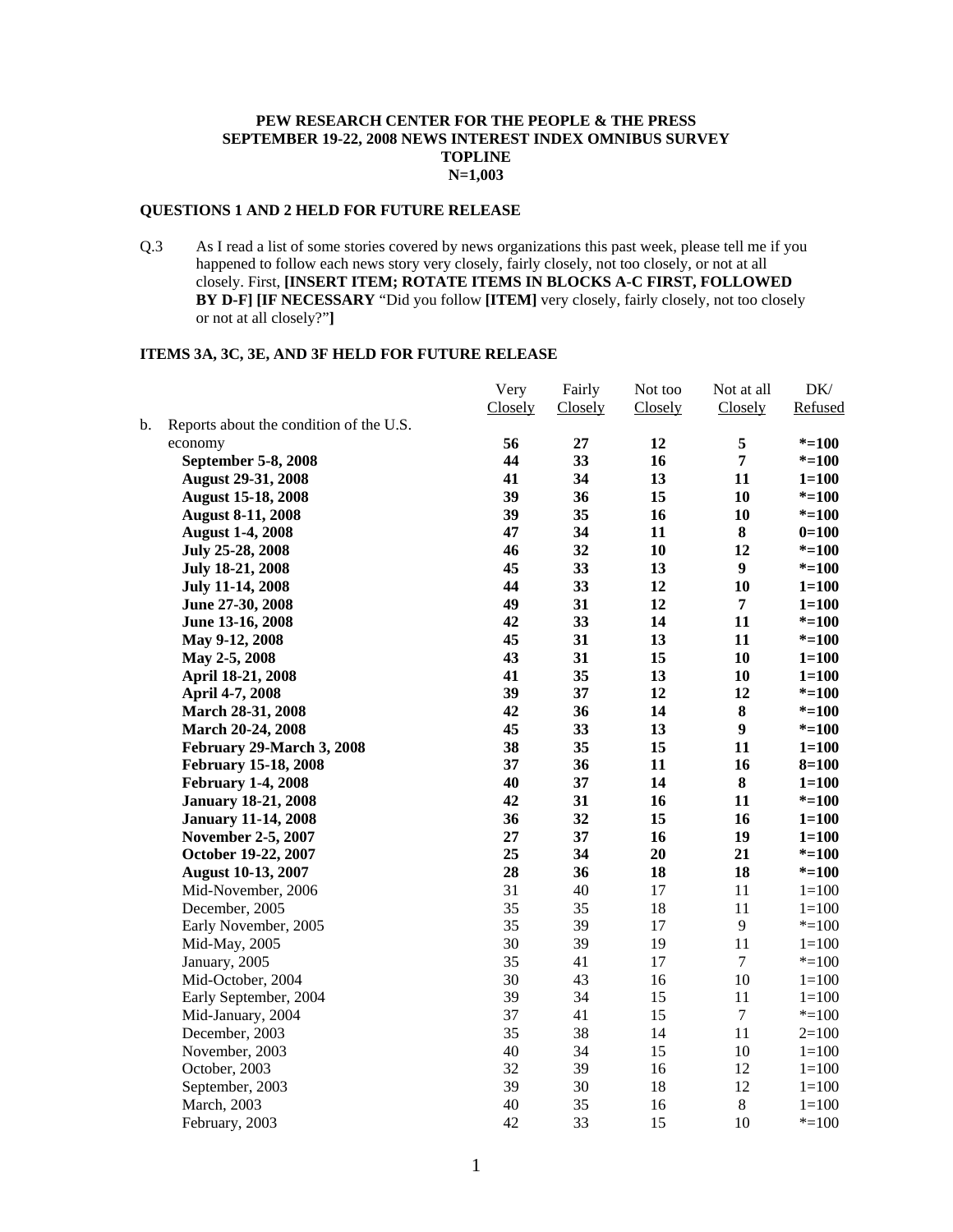# **Q.3 CONTINUED…**

|    | "''"                                          | Very    | Fairly  | Not too | Not at all       | $DK/$     |
|----|-----------------------------------------------|---------|---------|---------|------------------|-----------|
|    |                                               | Closely | Closely | Closely | Closely          | Refused   |
|    | January, 2003                                 | 40      | 35      | 13      | 11               | $1 = 100$ |
|    | December, 2002                                | 38      | 34      | 17      | 10               | $1 = 100$ |
|    | February, 2002                                | 35      | 40      | 15      | 9                | $1 = 100$ |
|    | January, 2002                                 | 30      | 44      | 16      | 9                | $1 = 100$ |
|    | December, 2001                                | 37      | 40      | 13      | $\,8\,$          | $2=100$   |
|    | Mid-November, 2001                            | 41      | 36      | 15      | $\overline{7}$   | $1 = 100$ |
|    | June, 2001                                    | 24      | 41      | 18      | 16               | $1 = 100$ |
|    | May, 2001                                     | 34      | 36      | 15      | 15               | $0=100$   |
|    | April, 2001                                   | 36      | 34      | 16      | 13               | $1 = 100$ |
|    | February, 2001                                | 30      | 39      | 18      | 12               | $1 = 100$ |
|    | January, 2001                                 | 32      | 38      | 17      | 11               | $2 = 100$ |
|    | June, 1995                                    | 26      | 41      | 22      | 11               | $* = 100$ |
|    | March, 1995                                   | 27      | 45      | 19      | $\overline{9}$   | $* = 100$ |
|    | February, 1995                                | 23      | 41      | 22      | 13               | $1 = 100$ |
|    | December, 1994                                | 28      | 43      | 20      | $\overline{9}$   | $* = 100$ |
|    | October, 1994                                 | 27      | 40      | $20\,$  | 12               | $1 = 100$ |
|    | June, 1994                                    | 25      | 42      | 23      | 10               | $* = 100$ |
|    | May, 1994                                     | 33      | 40      | 16      | 10               | $1 = 100$ |
|    | January, 1994                                 | 34      | 39      | 16      | 10               | $1 = 100$ |
|    | Early January, 1994                           | 36      | 44      | 13      | $\boldsymbol{7}$ | $* = 100$ |
|    | December, 1993                                | 35      | 41      | 15      | $\bf 8$          | $1 = 100$ |
|    | October, 1993                                 | 33      | 38      | $20\,$  | $\mathbf{9}$     | $* = 100$ |
|    | September, 1993                               | 37      | 40      | 14      | $\bf 8$          | $1 = 100$ |
|    | Early September, 1993                         | 39      | 39      | 14      | 9                | $* = 100$ |
|    | August, 1993                                  | 41      | 36      | 14      | 9                | $*=100$   |
|    | May, 1993                                     | 37      | 38      | 18      | 6                | $1 = 100$ |
|    | February, 1993                                | 49      | 36      | 10      | 5                | $*=100$   |
|    | January, 1993                                 | 42      | 39      | 12      | $\tau$           | $* = 100$ |
|    | September, 1992                               | 43      | 37      | 13      | $\sqrt{6}$       | $1 = 100$ |
|    | May, 1992                                     | 39      | 39      | 15      | 6                | $1 = 100$ |
|    | March, 1992                                   | 47      | 38      | 11      | $\overline{4}$   | $* = 100$ |
|    | February, 1992                                | 47      | 37      | 10      | 6                | $* = 100$ |
|    | January, 1992                                 | 44      | 40      | 11      | $\mathfrak s$    | $* = 100$ |
|    | October, 1991                                 | 36      | 38      | 16      | 9                | $1 = 100$ |
| d. | Turmoil among major financial institutions on |         |         |         |                  |           |
|    | Wall Street                                   | 49      | 28      | 14      | $\boldsymbol{9}$ | $* = 100$ |
|    | <b>TREND FOR COMPARISON:1</b>                 |         |         |         |                  |           |
|    | September 12-15, 2008: Government             |         |         |         |                  |           |
|    | takeover of Fannie Mae and Freddie Mac        | 28      | 35      | 19      | 17               | $1 = 100$ |
|    | March 20-24, 2008: Bear Stearns buyout        | 21      | 26      | 21      | 32               | $* = 100$ |
|    | August, 1989: Savings and loan bailout        | 26      | 30      | 20      | 23               | $1 = 100$ |

 $\frac{1}{1}$ 

September 12-15, 2008 asked about: "The federal government taking control of the mortgage companies Fannie Mae and Freddie Mac." March 20-24, 2008 asked about: "The buyout of Wall Street investment bank Bear Stearns." August, 1989 asked about: "Passage in Congress of a bill to bailout ailing savings and loan institutions."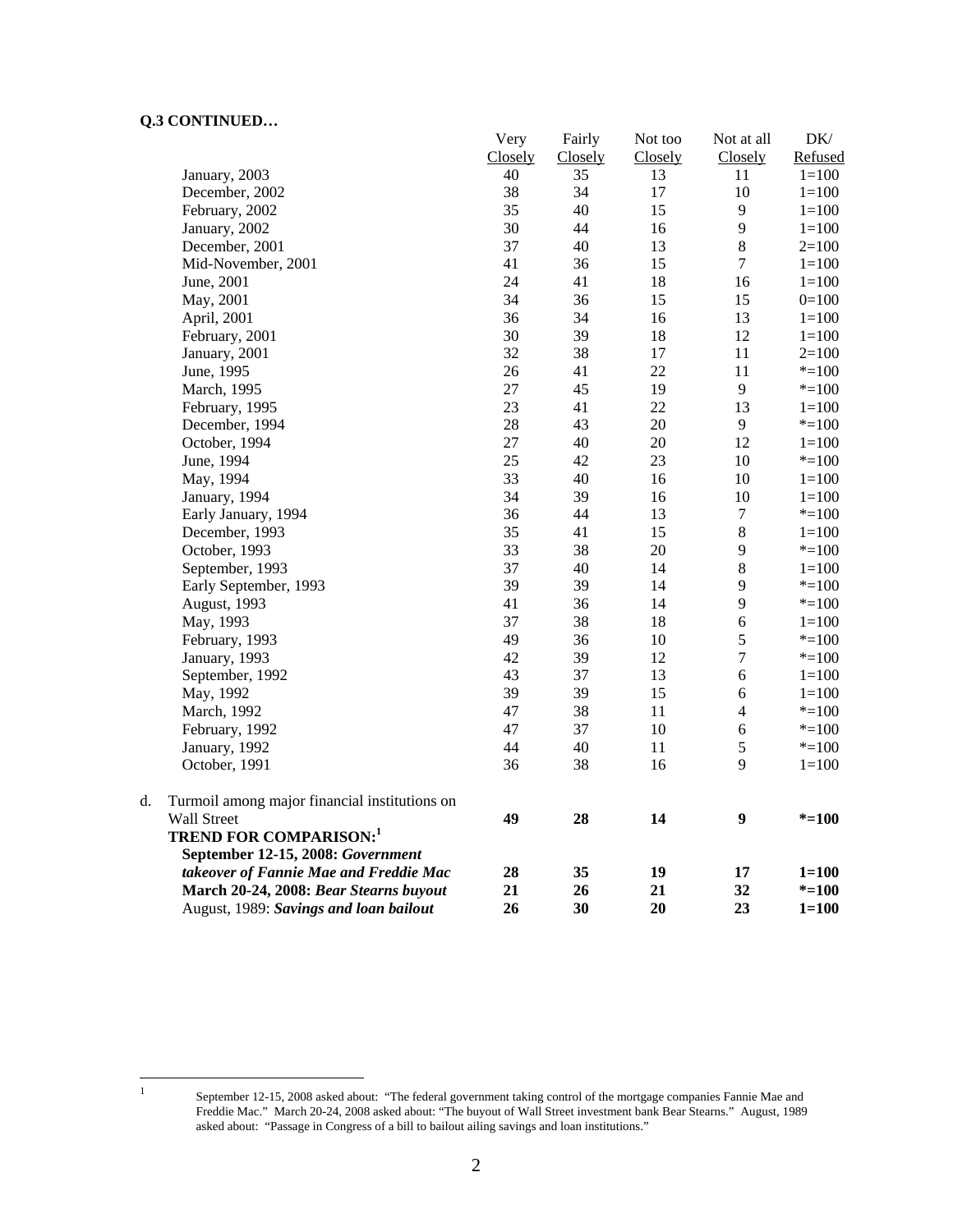### **QUESTIONS 4 THROUGH 7 HELD FOR FUTURE RELEASE**

- Q.8 How well would you say you understand recent financial problems involving Wall Street investment banks and other companies with ties to the housing market? **[READ IN ORDER]** 
	- 24 Very well
	- 48 Fairly well
	- 22 Not too well **[OR]**
	- 6 Not well at all
	- \* Don't know/Refused **(VOL. DO NOT READ)**
	- 100

#### **QUESTION 9 HELD FOR FUTURE RELEASE**

- Q.10 Regardless of which candidate you prefer, which candidate do you think could best address the problems investment banks and companies with ties to the housing market are having? **[READ AND ROTATE]**
	- 47 Barack Obama
	- John McCain
	- 3 Neither **(VOL. DO NOT READ)**
	- 8 Both/Either **(VOL. DO NOT READ)**
	- 7 Don't know/Refused **(VOL. DO NOT READ)**
	- 100

Q.10a How much if anything have you heard about each of the following? Have you heard a lot, a little or nothing at all? **[READ ITEMS; ROTATE ITEMS]** 

| a. | Merrill Lynch being sold to Bank of America                                                       | A lot<br>49 | A little<br>37 | Nothing<br>at all<br>14 | DK/<br>Refused<br>$* = 100$ |
|----|---------------------------------------------------------------------------------------------------|-------------|----------------|-------------------------|-----------------------------|
| b. | The investment bank Lehman Brothers filing for<br>bankruptcy                                      | 59          | 28             | 13                      | $* = 100$                   |
| c. | The insurance company AIG receiving a loan of up to<br>\$85 billion from the Federal Reserve Bank | 64          | 24             | 12                      | $* = 100$                   |
| d. | A government plan to take over bad loans from major<br>banks and financial institutions           | 58          | 30             | 12                      | $0=100$                     |

- Q.10b Based on what you have read and heard, do you think that the government is doing an excellent, good, only fair or poor job handling the financial problems on Wall Street?
	- 2 Excellent<br>17 Good
	- Good
	- 44 Only fair
	- 33 Poor
	- 4 Don't know/Refused **(VOL.)**
	- 100